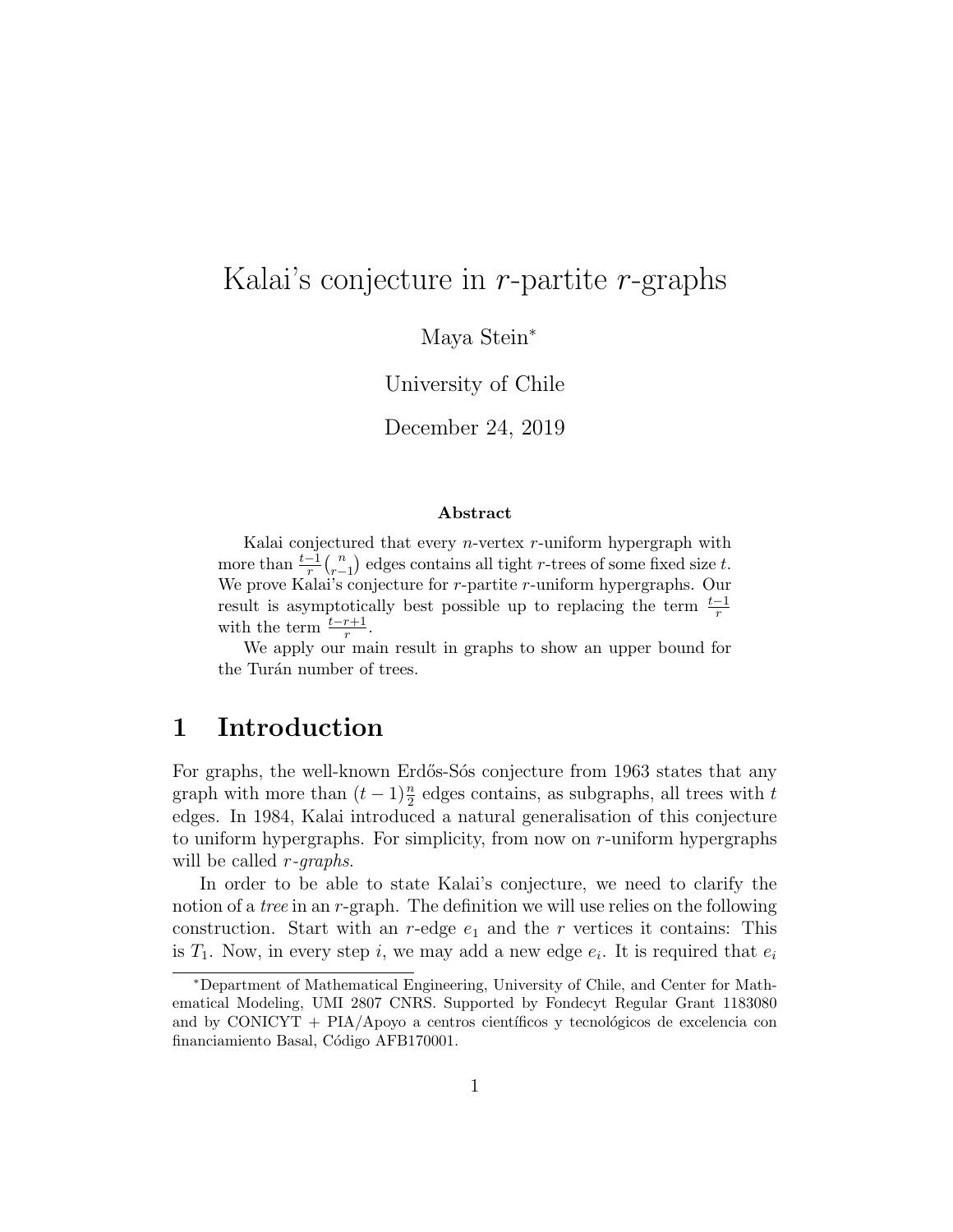contains precisely one new vertex  $v_i$ , and that  $e_i \setminus \{v_i\}$  is a subset of some edge of  $T_{i-1}$ . The new hypergraph is  $T_i$ . Any hypergraph that can be constructed in this way will be called a tight r-tree.

Here is Kalai's generalisation of the Erdős-Sós conjecture.

**Conjecture 1.1** (Kalai 1984, see [6]). Let H be an r-graph on n vertices with more than  $\frac{t-1}{r} {n \choose r-1}$  $\binom{n}{r-1}$  edges. Then H contains every tight r-tree T having t edges.

As already noted in [6], it follows from constructions using a result of Rödl [14] (or alternatively, one can use designs whose existence is guaranteed by Keevash's work [12]) that this conjecture is tight as long as certain divisibility conditions are satisfied.

It has been observed (see e.g. [7]) that if the bound in Conjecture 1.1 is multiplied with a factor of  $r$  then the conjecture holds:

Conjecture 1.1 holds if the bound is replaced by 
$$
(t-1)\binom{n}{r-1}
$$
. (1)

The reason is that we can successively delete edges from the host  $r$ -graph until arriving at an r-graph H' having the property that each  $(r-1)$ -subset S of  $V(H)$  either belongs to 0 or to at least t edges. Then we can embed the tree greedily into  $H'$ , following the given ordering of the edges.

Not much is known on Kalai's conjecture in general, except for the case  $r = 2$ . We refer to [15] for an overview of known results in this case.

The known results for  $r \geq 3$  all focus on specific types of tight r-trees. Frankl and Füredi [6] show that Conjecture 1.1 holds for all 'star-shaped' tight r-trees, that is, tight r-trees whose first edge intersects each other edge in  $r-1$  vertices. Füredi, Jiang, Kostochka, Mubayi and Verstraëte [9, 10] show versions of Conjecture 1.1 for a broadened variant of the concept of 'starshaped' (instead of the first edge, there is a constant number of first edges intersecting all other edges), and Füredi and Jiang  $[7]$  show the conjecture for special types of tight r-trees with many leaves.

For tight r-paths, bounds on the number of edges of the host r-graph below the bound  $(t-1)\binom{n}{r-1}$  $\binom{n}{r-1}$  from (1) were established by Patkós [13] and by Füredi, Jiang, Kostochka, Mubayi and Verstraëte [8]. Namely, the bound in (1) can be replaced by  $\frac{t-1}{2} {n \choose r-1}$  $\binom{n}{r-1}$  if r is even, and by a similar bound if r is odd. An asymptotic version of Kalai's conjecture for tight r-paths whose order is linear in the order n of the host r-graph has been confirmed by Allen, Böttcher, Cooley and Mycroft [1] for large  $n$ .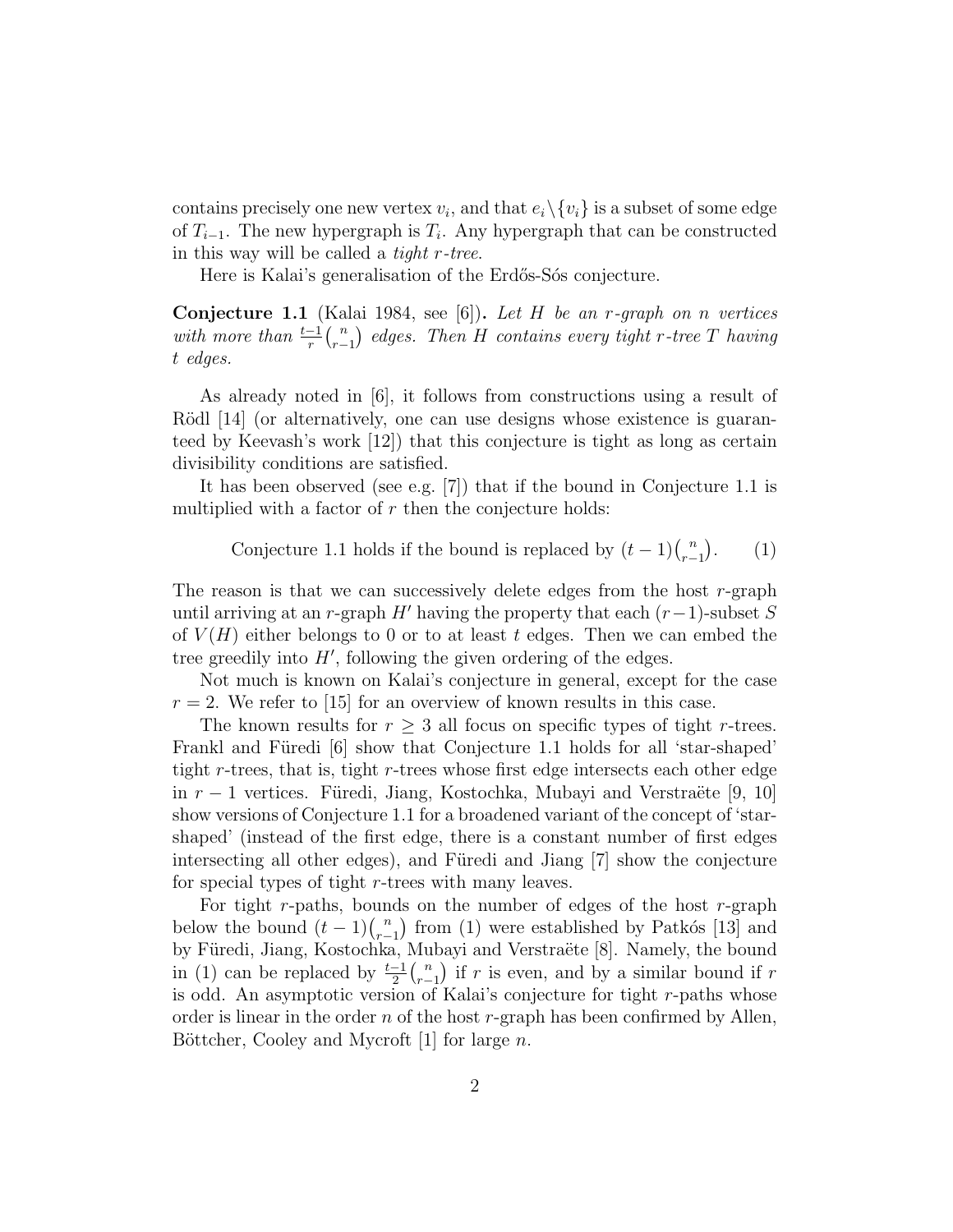Also, the authors of [9] show that if one replaces the bound in Kalai's conjecture with  $\frac{t-1}{r}|\partial H|$ , an equivalent conjecture is obtained. (As it is usual, we define the shadow  $\partial H$  of an r-graph H as the set of all  $(r-1)$ -sets contained in edges of  $H$ .)

Our first contribution is a solution of Kalai's conjecture for r-partite rgraphs. We will actually show our result with the bound from [9], that is, the term  $\binom{n}{r}$  $\binom{n}{r-1}$  from Kalai's conjecture will be replaced with the smaller term  $|\partial H|$ .

**Theorem 1.2.** Let  $r \geq 2$  and let H be an r-partite r-graph. If H has more than  $\frac{t-1}{r}|\partial H|$  edges, then H contains every tight r-tree T having t edges.

The proof of Theorem 1.2 relies on an auxiliary lemma, Lemma 2.1, which might be interesting in its own right. Lemma 2.1 is a variation of the earlier observation on subhypergraphs of convenient codegree that led to (1) (as usual, we will say  $S \in \partial H$  has *codegree* c if S lies in c edges of H). The novelty in Lemma 2.1 is that it allows for a different minimum codegree into each of the partition classes. For instance, for bipartite graphs of average degree exceeding  $t_1 + t_2 - 2$ , the lemma yields a subgraph having minimum degree at least  $t_1$  in one direction, and  $t_2$  in the other direction, for any integers  $t_1$ ,  $t_2$  (see Corollary 2.2). For *r*-partite *r*-graphs, Lemma 2.1 gives an analogous statement based on codegrees.

Theorem 1.2 is not very far from best possible. We will see in Proposition 3.1 that there are r-partite r-graphs  $H$  not containing all tight r-trees with  $t$  edges fulfilling

$$
|E(H)| \sim \frac{t - r + 1}{r} |\partial H|.
$$
 (2)

For  $r \geq 3$ , this might indicate some room for a small improvement of the bound  $\frac{t-1}{r}|\partial H|$  from Theorem 1.2, with other methods than the ones used here.

Theorem 1.2 also has an interesting application. Namely, for graphs, Theorem 1.2 can be used to obtain an upper bound for the Turán number  $ex(n,T)$  of a tree T (this is the maximum number of edges a graph on n vertices can have without necessarily containing  $T$  as a subgraph).

Observe that for  $r = 2$ , the bound implied by (1) for the Turán number of a *t*-edge tree  $T$  is

$$
ex(n,T) \le (t-1)n,
$$
\n(3)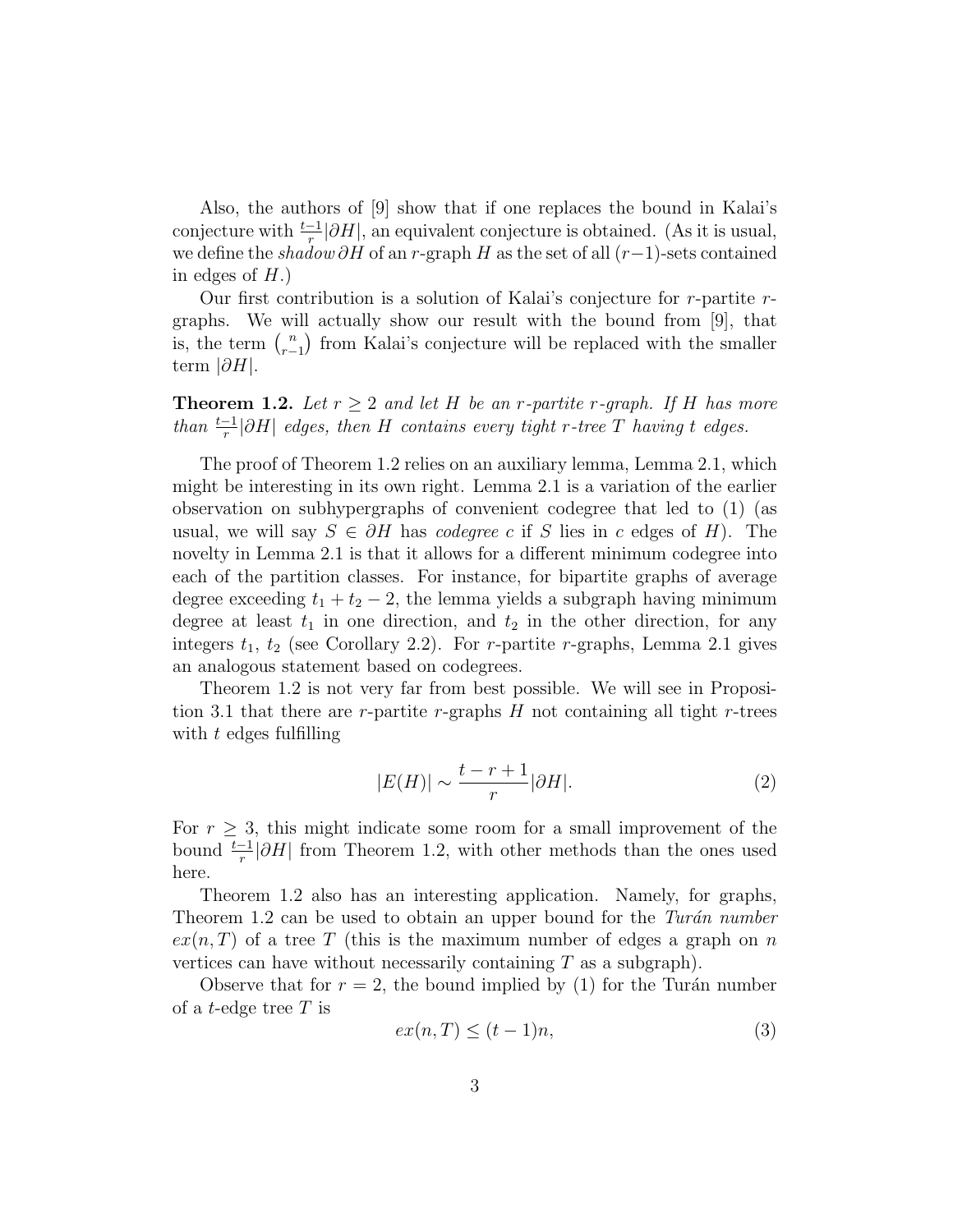which is a factor of 2 away from the bound  $ex(n,T) \leq \frac{(t-1)n}{2}$  $\frac{(-1)n}{2}$  one can calculate from the Erdős–Sós conjecture. We will see in Proposition 4.2 that the bound (3) can be replaced by the slightly better bound

$$
ex(n,T) \le \frac{t}{t+1}(t-1)n.
$$
\n(4)

Moreover, if t is even, the term  $\frac{t}{t+1}$  can be replaced with the term  $\frac{t-1}{t}$ . We achieve the bound  $(4)$  by considering a maximum 2-cut, that is, a bipartition of the vertices of a graph  $G$  that maximises the number of edges crossing the bipartition. A result of Alon, Krivelevich and Sudakov [2] states that, if a fixed tree is excluded from  $G$ , then one can guarantee that substantially more than half of the edges of G cross some 2-cut. We then apply Theorem 1.2 to the bipartite graph spanned by the edges in the cut.

The paper is organised as follows. We will state and prove Lemma 2.1 and use it to prove Theorem 1.2 in Section 2. In Section 3 we will prove that Theorem 1.2 is not far from best possible in the above described sense, at least for balanced trees, by exhibiting r-graphs  $H$  fulfilling  $(2)$ . Finally, in Section 4, we will prove  $(4)$ , our Turán number bound for trees, in Proposition 4.2.

### 2 Proof of Theorem 1.2

The main ingredient for the proof of Theorem 1.2 is Lemma 2.1 below. For convenience, let us give a quick definition before we state the lemma.

If H is an r-partite r-graph, we say that  $\delta_{(1,2,...,r)}(H) \geq (t_1, t_2, \ldots, t_r)$  if there is a way of labeling the partition classes of H as  $V_1, V_2, \ldots, V_r$  such that for each  $i \in [r]$ , every  $S \in \partial H$  missing  $V_i$  is contained in at least  $t_i$  edges of  $H$ .

Lemma 2.1. Let  $r, t, t_1, t_2, \ldots, t_r \in \mathbb{N}$  such that

$$
t_1 + t_2 + \ldots + t_r = t + r - 1,
$$

and let H be an r-partite r-graph with more than  $\frac{t-1}{r}|\partial H|$  edges. Then there is a non-empty r-qraph  $H' \subseteq H$  such that

$$
\delta_{(1,2,...,r)}(H') \ge (t_1, t_2, \dots, t_r).
$$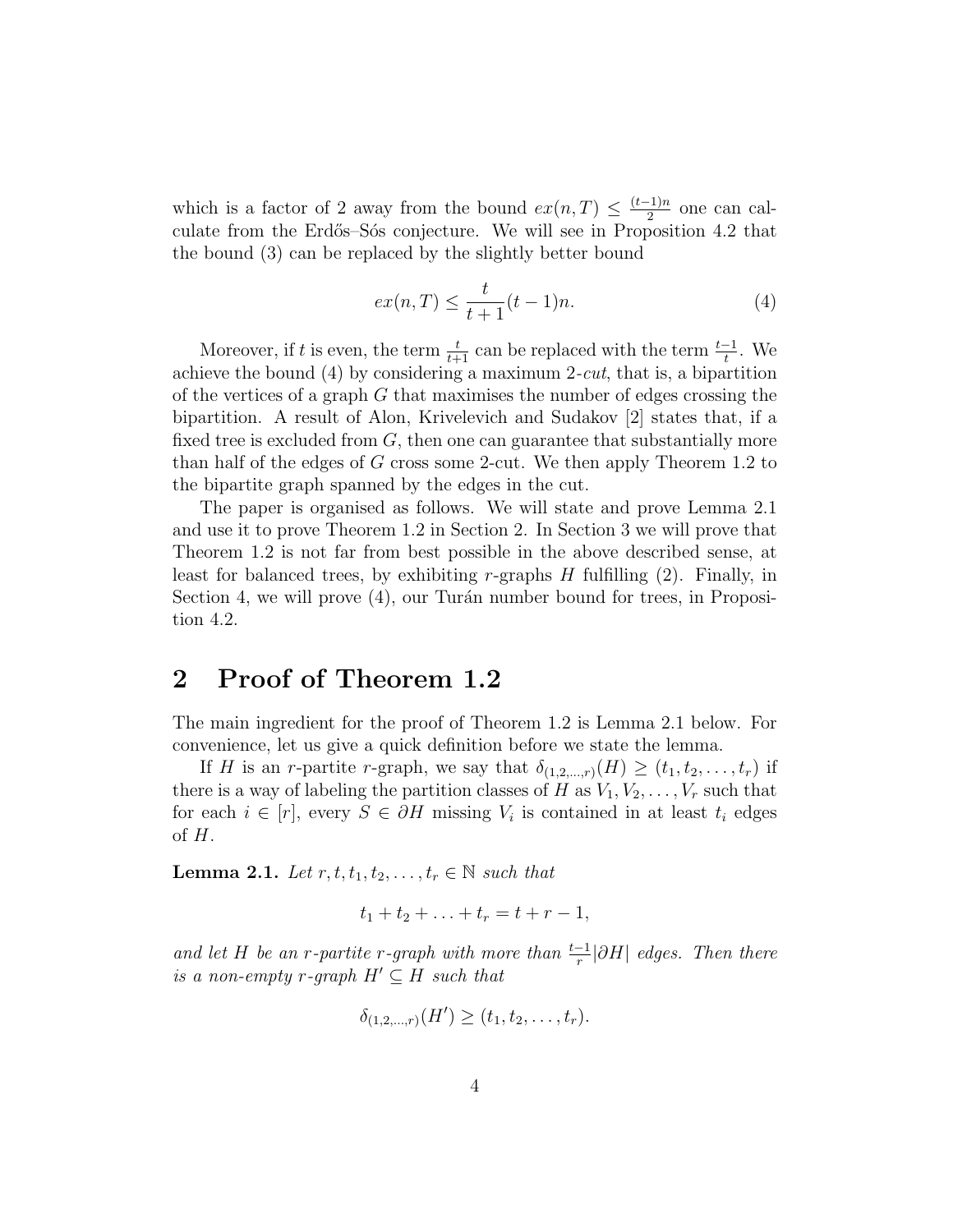Lemma 2.1 has the following corollary.

**Corollary 2.2.** For all  $t_1, t_2 \in \mathbb{N}$  every bipartite graph G with  $d(G) > t_1 +$  $t_2-2$  has a non-empty subgraph  $G'=(V_1, V_2)$  such that each vertex in  $V_i$  has degree at least  $t_i$  in  $G'$ , for  $i = 1, 2$ .

Before proving Lemma 2.1, let us show how it implies Theorem 1.2. For this, we will need the following fact which is immediate from the definition of tight r-trees.

Fact 2.3. Every tight r-tree has a unique r-partition.

Now we are ready to prove our main result.

*Proof of Theorem 1.2.* Assume we are given an r-graph  $H$ , and a tight rtree T with t edges. Consider the r-partition of T given by Fact 2.3, and let  $t_1, t_2, \ldots, t_r$  be the sizes of the partition classes. Thus

$$
t_1 + t_2 + \ldots + t_r = t + r - 1.
$$

We apply Lemma 2.1 to see that there is an r-graph  $H' \subseteq H$  with rpartition  $V_1 \cup V_2 \cup \ldots \cup V_r$ , such that for each  $i \leq r$ , any element of  $\partial H'$ which avoids  $V_i$  is contained in at least  $t_i$  edges of  $H'$  (each containing a different vertex from  $V_i$ ). We may therefore embed T following its natural order  $v_1, v_2, \ldots, v_{t+r-1}$ . At every step j, there is an unoccupied vertex we can choose as the image of  $v_j$ , because the total number of vertices from  $V(T)$ we need to embed in any fixed class  $V_i$  is at most  $t_i$ .  $\Box$ 

It only remains to prove Lemma 2.1.

*Proof of Lemma 2.1.* We may assume that  $t_1 \leq t_2 \leq \ldots \leq t_r$ . Set

$$
\delta_i := t_i - \frac{t+r-1}{r},
$$

for all  $i = 1, \ldots, r$ . Clearly, we have

$$
\delta_1 \le \delta_2 \le \ldots \le \delta_r \quad \text{and} \quad \delta_1 \le 0,\tag{5}
$$

and moreover,

$$
\sum_{i=1}^{r} \delta_i = 0. \tag{6}
$$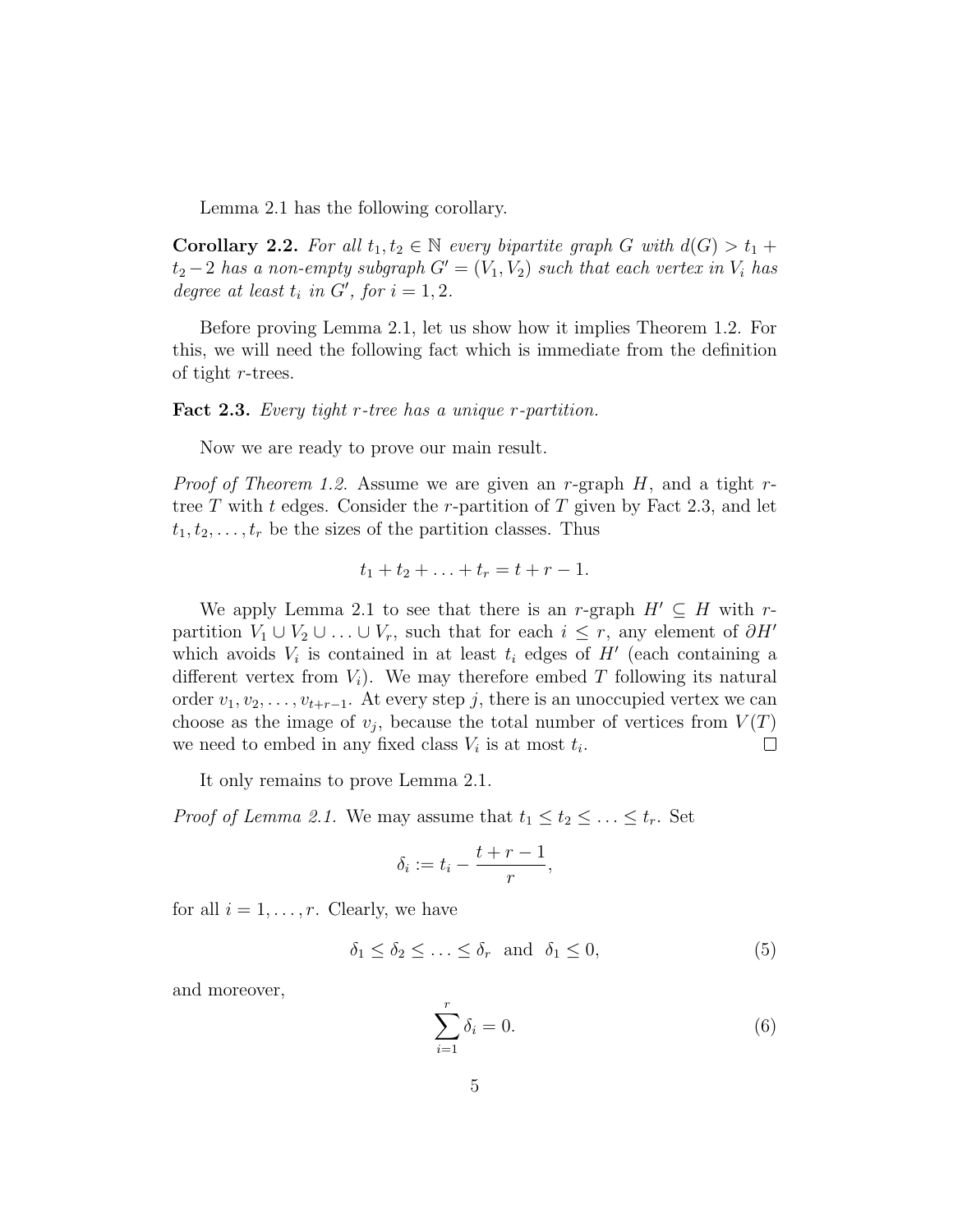We now turn to the r-graph H, with its r-partition  $V_1 \cup V_2 \cup \ldots \cup V_r$ . We let  $h_i$  denote the number of elements of  $\partial H$  that avoid  $V_i$ , for each  $i \in [r]$ . Clearly,

$$
\sum_{i=1}^{r} h_i = |\partial H|,\tag{7}
$$

and after possibly relabeling the partition classes of  $H$ , we may assume that

$$
h_1 \ge h_2 \ge \ldots \ge h_r. \tag{8}
$$

Let  $E_0$  denote the set of all edges of H. For  $j \geq 1$ , we inductively define the set  $E_j$  as follows. If there is an  $(r-1)$ -set  $S \subseteq V(H)$  missing  $V_i$  and contained in at least one, but less than  $t_i$  edges from  $E_{j-1}$ , then we set  $E_j := \{e \in E_{j-1} : e \not\supseteq S\}.$  If there is no set  $S \subseteq V(H)$  as above, we terminate the process, and set  $E := E_{j-1}$ .

Observe that every  $(r-1)$ -subset S of  $V(H)$  appears in at most one of the steps  $j$  as the reason for deleting edges, and in that step, we deleted at most  $t_i - 1$  edges, where i is such that S misses  $V_i$ . Also,  $(r - 1)$ -sets  $S \notin \partial H$ never appear.

Therefore,

$$
|E(H)| \leq |E| + \sum_{i=1}^{r} (t_i - 1)h_i.
$$

We claim that

$$
E \neq \emptyset. \tag{9}
$$

Then, we can take  $H'$  to be the subhypergraph induced by the edges in  $E$ , and are done. So it only remains to prove (9).

In order to see (9), note that otherwise, by our assumption on the number of edges of  $H$ , we have that

$$
\frac{t-1}{r}|\partial H| < |E(H)| \le \sum_{i=1}^r (t_i - 1)h_i \le \sum_{i=1}^r \left(\frac{t+r-1}{r} - 1 + \delta_i\right)h_i
$$
\n
$$
\le \frac{t-1}{r} \cdot \sum_{i=1}^r h_i + \sum_{i=1}^r \delta_i h_i,
$$

and so, using (7), we obtain that

$$
\sum_{i=1}^{r} \delta_i h_i > 0. \tag{10}
$$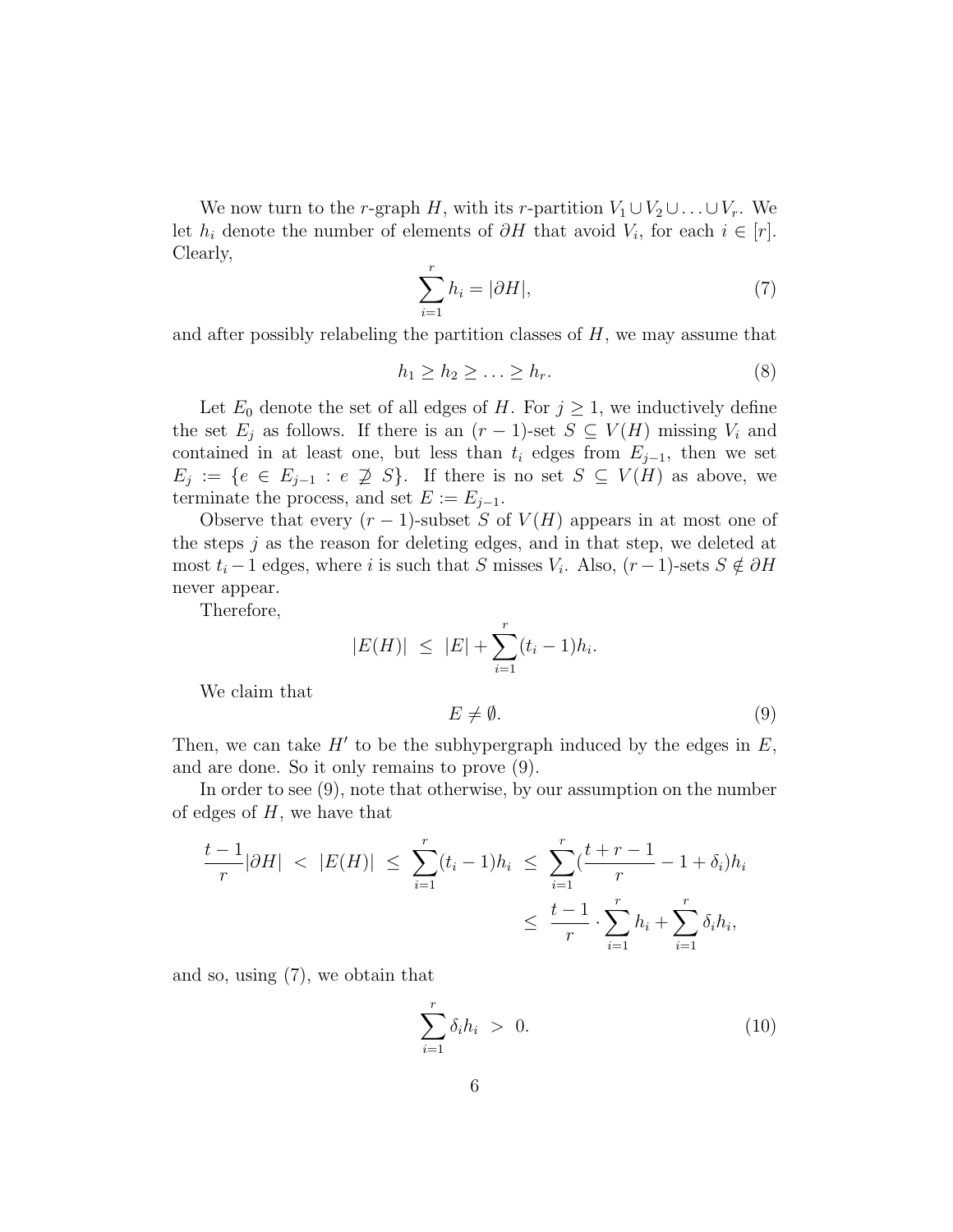By (5), we can choose an index  $i \in [r]$  such that  $\delta_i \leq 0$  for all  $i \leq i^*$  and  $\delta_i > 0$  for all  $i > i^*$ . This choice of  $i^*$ , together with (8) and (6), enables us to calculate that

$$
\sum_{i=1}^{r} \delta_i h_i = \sum_{i=1}^{i^*} \delta_i h_i + \sum_{i=i^*+1}^{r} \delta_i h_i \le \sum_{i=1}^{i^*} \delta_i h_{i^*} + \sum_{i=i^*+1}^{r} \delta_i h_{i^*}
$$
  

$$
\le h_{i^*} \cdot \sum_{i=1}^{r} \delta_i
$$
  

$$
= 0,
$$

a contradiction to (10). This proves (9), thus completing the proof of the lemma.  $\Box$ 

#### 3 Lower bounds for  $r$ -partite  $r$ -graphs

The bounds from Kalai's conjecture cannot be weakened much in r-partite r-graphs. This is asymptotically shown in Proposition 3.1 below. However, in this proposition, the term  $\frac{t-1}{r}$  from Kalai's conjecture is replaced with the term  $\frac{t-r+1}{r}$ , which for  $r \geq 3$  leaves us with a small gap. Possible finer scale improvements are discussed at the end of this section.

We call a tight r-tree *balanced* if all its partition classes have the same size.

**Proposition 3.1.** For all  $r \geq 2$ ,  $t \geq 1$  such that  $t+1$  is a multiple of r, and for all  $\varepsilon > 0$ , there exists an r-graph H with r-partition  $V(H) = V_1 \cup V_2 \cup V_3$  $\ldots \cup V_r$  fulfilling

$$
|E(H)| \ge (1 - \varepsilon) \frac{t - r + 1}{r} \cdot \sum_{i=1}^{r} \prod_{\ell \ne i} |V_{\ell}|
$$

such that  $H$  does not contain any balanced tight r-tree  $T$  with t edges.

*Proof.* Consider the sets  $V_i^j$  $i^{j}$  for  $i \in [r]$  and  $j = 1, 2$ , where  $|V_i^1| = \frac{t+1}{r} - 1$  and  $|V_i^2| = \gamma^{-1}(\frac{t+1}{r} - 1)$ , for  $\gamma := (1 - \varepsilon)^{\frac{1}{1-r}} - 1$ . Let H be the r-partite r-graph with partition sets  $V_i := V_i^1 \cup V_i^2$  (for  $i \in [r]$ ) and all edges  $\{v_1, \ldots, v_r\}$  having the property that  $v_{i^*} \in V_{i^*}^1$  for exactly one index  $i^* \in [r]$ , and  $v_i \in V_i^2$  for all  $i \neq i^*$ .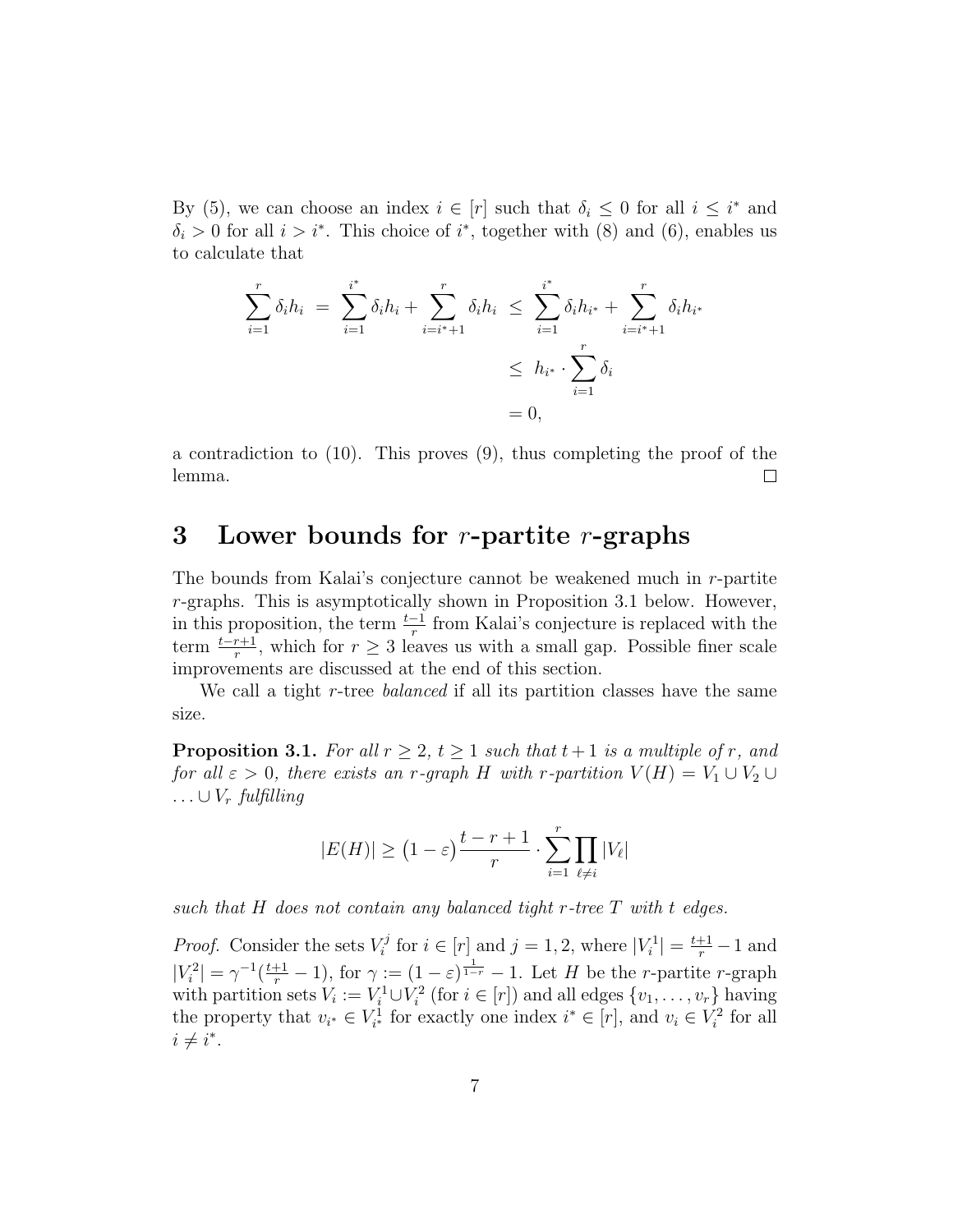It is easy to see that no r-tight tree may contain vertices from both  $V_i^1$ and  $V_i^2$ , for any  $i \in [r]$ . So, since  $|V_i^1| < \frac{t+1}{r}$  $\frac{+1}{r}$  for all *i*, we see that *H* does not contain any balanced tight r-tree  $\overline{T}$  with  $\overline{t}$  edges.

The number of edges of H is

$$
|E(H)| = \sum_{i=1}^{r} |V_i^1| \prod_{\ell \neq i} |V_\ell^2| = r \cdot \gamma^{1-r} \left(\frac{t+1}{r} - 1\right)^r
$$
  
=  $(1 + \gamma)^{1-r} \left(\frac{t+1}{r} - 1\right) \cdot \sum_{i=1}^{r} \prod_{\ell \neq i} |V_\ell|,$ 

giving the desired bound.

In the example behind Proposition 3.1, the host  $r$ -graph is much larger than the r-tree we are looking for, and another error term hides behind the  $\varepsilon$ . On a finer scale, more improvements on Kalai's bounds might be possible for *r*-partite *r*-graphs. For  $r = 2$ , Gyárfás, Rousseau and Schelp [11] determine the extremal number of  $t$ -edge paths  $P_t$  in bipartite graphs with partition classes of sizes  $n \geq m$  (that is, the maximum number  $ex(n, m; P_t)$ ) of edges such a bipartite graph can have without necessarily containing  $P_t$ ). In particular, if  $t \leq m+1$  is odd they obtain

$$
ex(n, m; Pt) = \frac{t-1}{2}(n+m-t+1).
$$
 (11)

 $\Box$ 

Yuan and Zhang [16] conjecture similar results as  $(11)$  hold for all trees T (the exact bounds depend on how the bipartition sizes of  $T$  relate to  $n$  and  $m$ ), and establish several special cases.

Analogous improvements might be possible for hypergraphs. Note that the quantity from  $(11)$  coincides with the number of edges of the r-graph from the proof of Proposition 3.1, for the case  $r = 2$ . For  $r = 3$  one might add in all edges meeting all sets  $V_i^1$ , and the obtained r-graph still does not contain T. More generally, for  $r \geq 4$  one might add in all edges meeting  $V_i^1$ in an odd number of indices i.

#### 4 A better Turán bound for all 2-graphs

We now discuss an implication of Theorem 1.2 for tree containment in graphs (i.e. 2-graphs) that are not necessarily bipartite. This will establish the bound (4.2) mentioned in the introduction.

$$
8\,
$$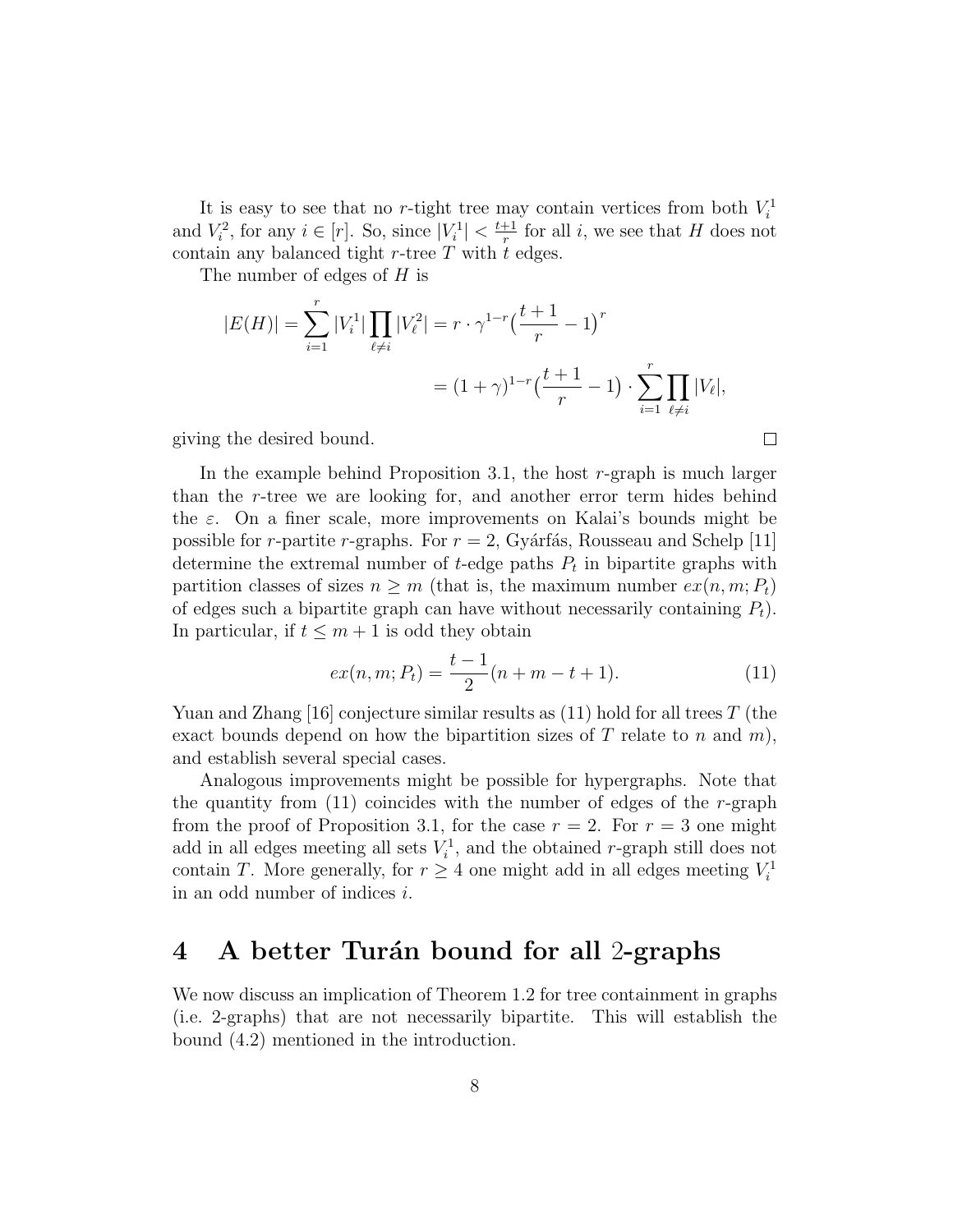We need some easy definitions first. We call a partition of the vertices of a graph into two sets a 2-cut. The size of a 2-cut is the number of edges that cross the cut (where an edge is said to cross the cut if it has one endvertex on either side).

It is well known and easy to prove that every m-edge graph has a 2-cut of size at least  $\frac{m}{2}$ . A random partition achieves this bound in expectation. But this is not best possible. A classical result of Edwards [4] states that instead of only  $\frac{m}{2}$  edges we can actually guarantee a 2-cut of size at least  $\frac{m}{2} + \Omega(\sqrt{m})$ . Even better bounds can be achieved by excluding a fixed subgraph from G. Alon, Krivelevich and Sudakov  $[2]$  show that if we exclude any fixed tree T from the graph G, the maximum number of edges crossing some 2-cut can be bounded as follows.

**Theorem 4.1** (Alon, Krivelevich and Sudakov [2]). Let  $t > 1$  and let T be a t-edge tree. Let  $G$  be a graph with m edges that does not contain  $T$ . Then G has a 2-cut of size at least  $\frac{m}{2} + \frac{m}{2t}$  $\frac{m}{2t}$  if t is odd, and of size at least  $\frac{m}{2}+\frac{m}{2t-}$  $\frac{m}{2t-2}$  if t is even.

We can use Theorem 4.1 to improve the bound from (1). The following proposition proves the bound (4) we mentioned in the introduction.

**Proposition 4.2.** Let  $t \in \mathbb{N}$  and let G be a graph on n vertices with more than  $(1 - \frac{1}{t+1})(t-1)n$  edges if t is odd, and with more than  $(1 - \frac{1}{t})$  $(\frac{1}{t})(t-1)n$ edges if t is even. Then  $G$  contains every tree  $T$  having t edges.

*Proof.* We may assume that  $t > 1$ . We only treat the case when t is odd, as the other case is very similar.

Given G and T, we use Theorem 4.1 to either find a copy of T in  $G$ , or to obtain a 2-cut of G having size greater than

$$
\frac{\frac{t}{t+1}(t-1)n}{2} + \frac{\frac{t}{t+1}(t-1)n}{2t} = \frac{t-1}{2}n.
$$

In the latter case, we apply Theorem 1.2 to the graph induced by this 2-cut to see that it contains T.  $\Box$ 

Variants of Edwards' results for hypergraphs have been studied by Erdős and Kleitman [5]. They showed that in an  $m$ -edge  $r$ -graph, the expected size of an r-cut is  $\frac{r!}{r^r}m$  (where an r-cut is a partition of the vertices into r sets, edges cross the cut if they have one vertex in each partition set, and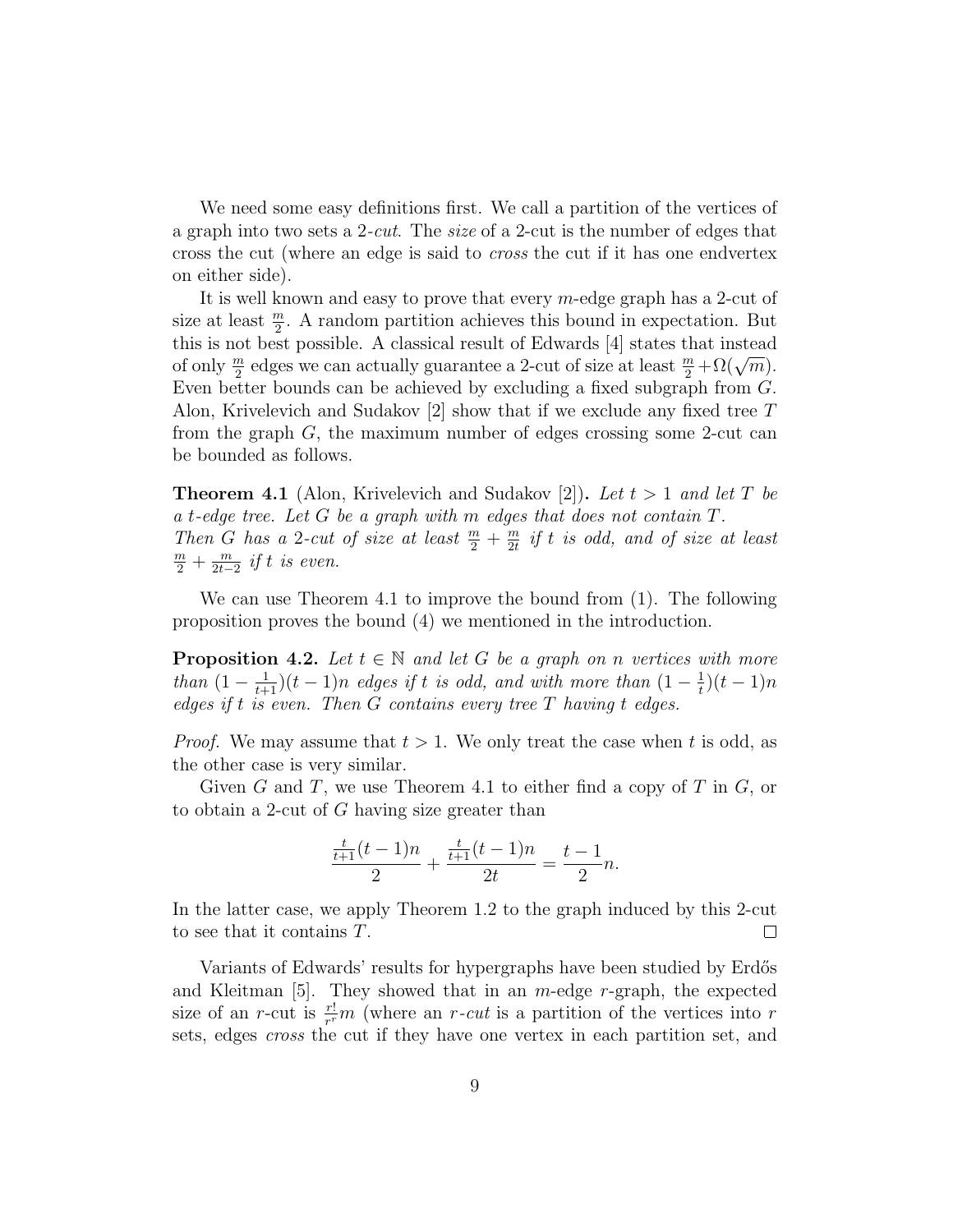the size of an r-cut is the number of crossing edges). Recently, Conlon, Fox, Kwan and Sudakov [3] improved this bound. In particular, they obtain that for  $r \geq 3$ , every m-edge r-graph has an r-cut of size at least  $\frac{r!}{r^r}m + \Omega(m^{\frac{5}{9}})$ . They conjecture the exponent in the second term can be improved to  $\frac{2}{3}$ . Unfortunately, we are not aware of any result in the spirit of Theorem 4.1 for hypergraphs and the bound from [3] alone does not seem to suffice to prove a meaningful version of Proposition 4.2 for r-graphs with  $r \geq 3$ .

## References

- [1] ALLEN, P., BÖTTCHER, J., COOLEY, O., AND MYCROFT, R. Tight cycles and regular slices in dense hypergraphs. J. Combin. Theory Ser. A 149 (2017), 30–100.
- [2] Alon, N., Krivelevich, M., and Sudakov, B. Maxcut in H-free graphs. Comb. Probab. Comput. 14, 5-6 (Nov. 2005), 629–647.
- [3] Conlon, D., Fox, J., Kwan, M., and Sudakov, B. Hypergraph cuts above the average. Israel Journal of Mathematics 233, 1 (Aug 2019), 67–111.
- [4] EDWARDS, C. S. Some extremal properties of bipartite subgraphs. Canadian Journal of Mathematics 25, 3 (1973), 475485.
- [5] ERDOS, P., AND KLEITMAN, D. J. On coloring graphs to maximize the proportion of multi-colored k-edges. Journal of Combinatorial Theory (1968), 164–169.
- $[6]$  FRANKL, P., AND FÜREDI, Z. Exact solution of some Turán-type problems. J. Combin. Theory Ser. A 45, 2 (1987), 226–262.
- $|7|$  FUREDI, Z., AND JIANG, T. Turán numbers of hypergraph trees. Preprint 2015, arXiv:1505.03210.
- [8] FÜREDI, Z., JIANG, T., KOSTOCHKA, A., MUBAYI, D., AND VERstrature, J. Tight paths in convex geometric hypergraphs. Preprint 2017, arXiv:1709.01173.